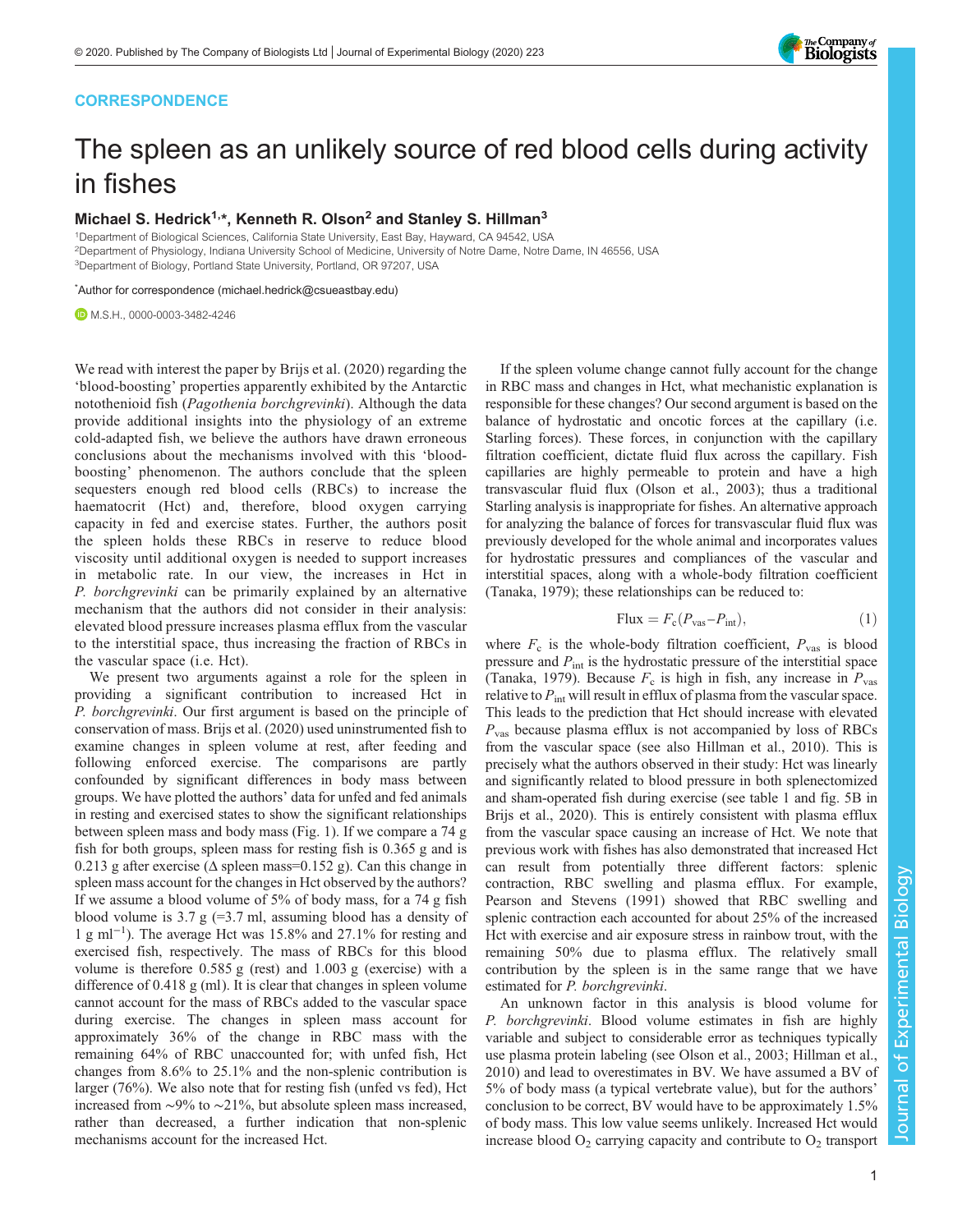<span id="page-1-0"></span>

Fig. 1. The relationship between spleen mass (g) and body mass (g) for resting and exercised P. borchgrevinki plotted from Brijs et al. (2020). Both resting and exercised animals are combined data from fed and unfed groups. For resting animals,  $Y=0.0046+0.03$ ;  $r^2=0.61$ ;  $F_{1,20}=31.4$ ; for<br>exercised animals,  $Y=0.0049, 0.15$ ;  $r^2=0.60$ ;  $F_{2,1}=24.2$ exercised animals, Y=0.0049–0.15;  $r^2$ =0.60;  $F_{1,16}$ =24.2.

during exercise (Hedrick et al., 2015), but may also be detrimental to  $O<sub>2</sub>$  transport with increased viscous resistance and/or limited venous return. What the authors characterize as a unique blood-boosting role for the spleen as an adaptation to a low temperature environment, we, instead, view the Hct changes as an expected consequence of the vascular properties of fish capillaries in general; the role of the spleen for boosting Hct during elevated metabolic states appears to be significantly overstated.

#### References

- Brijs, J., Axelsson, M., Rosengren, M., Jutfelt, F. and Gräns, A. (2020). Extreme [blood-boosting capacity of an Antarctic fish represents an adaptation to life in a](https://doi.org/10.1242/jeb.218164) sub-zero environment. J. Exp. Biol. <sup>223</sup>[, jeb218164. doi:10.1242/jeb.218164](https://doi.org/10.1242/jeb.218164)
- [Hedrick, M. S., Hancock, T. V. and Hillman, S. S.](https://doi.org/10.1002/cphy.c130032) (2015). Metabolism at the max: [How vertebrate organisms respond to physical activity.](https://doi.org/10.1002/cphy.c130032) Compr. Physiol. <sup>5</sup>, [1677-1703. doi:10.1002/cphy.c130032](https://doi.org/10.1002/cphy.c130032)
- [Hillman, S. S., De Grauw, E. A., Hoagland, T., Hancock, T. and Withers, P.](https://doi.org/10.1086/648481) [\(2010\). The role of vascular and interstitial compliance and vascular volume in the](https://doi.org/10.1086/648481) [regulation of blood volume in two species of anuran.](https://doi.org/10.1086/648481) Physiol. Biochem. Physiol. 83[, 55-67. doi:10.1086/648481](https://doi.org/10.1086/648481)
- [Olson, K. R., McKinney, D. W., Dombkowski, R. A. and Duff, D. W.](https://doi.org/10.1242/jeb.00123) (2003). [Transvascular and intravascular fluid transport in the rainbow trout: revisiting](https://doi.org/10.1242/jeb.00123) Starling'[s forces, the secondary circulation and interstitial compliance.](https://doi.org/10.1242/jeb.00123) J. Exp.<br>Biol. 206, 457-467. doi:10.1242/jeb.00123
- Biol. 206[, 457-467. doi:10.1242/jeb.00123](https://doi.org/10.1242/jeb.00123)<br>Pearson, M. P. and Stevens, E. D. [\(1991\). Size and hematological impact of the](https://doi.org/10.1007/BF01987610) [splenic erythrocyte reservoir in rainbow trout,](https://doi.org/10.1007/BF01987610) Oncorhynchus mykiss. Fish Physiol. Biochem. <sup>9</sup>[, 39-50. doi:10.1007/BF01987610](https://doi.org/10.1007/BF01987610)
- Tanaka, Y. [\(1979\). Whole body transvascular filtration coefficient and interstitial](https://doi.org/10.2170/jjphysiol.29.181) space capacitance. Jpn. J. Physiol. <sup>29</sup>[, 181-193. doi:10.2170/jjphysiol.29.181](https://doi.org/10.2170/jjphysiol.29.181)

doi:10.1242/jeb.223586

### CORRESPONDENCE RESPONSE

## Response to 'The spleen as an unlikely source of red blood cells during increased activity in fishes'

Jeroen Brijs<sup>1,</sup>\*, Michael Axelsson<sup>2</sup>, Malin Rosengren<sup>3</sup>, Fredrik Jutfelt<sup>4</sup> and Albin Gräns<sup>1</sup>

1 Department of Animal Environment and Health, Swedish University of Agricultural Sciences, Gothenburg, 405 30, Sweden 2Department of Biological and Environmental Sciences, University of Gothenburg, Gothenburg, 405 30, Sweden <sup>3</sup>Department of Marine Sciences, University of Gothenburg, Gothenburg, 405 30, Sweden

4 Department of Biology, Norwegian University of Science and Technology, Trondheim, 7491, Norway

#### \* Author for correspondence [\( jeroen.brijs@slu.se\)](mailto:jeroen.brijs@slu.se)

J.B., [0000-0002-3671-5038;](http://orcid.org/0000-0002-3671-5038) F.J., [0000-0001-9838-3991](http://orcid.org/0000-0001-9838-3991)

We would like to thank Hedrick and colleagues for their thoughtful comments and for the opportunity to further elaborate on the splenic blood-boosting strategy of Pagothenia borchgrevinki ([Brijs et al.,](#page-3-0) [2020\)](#page-3-0). [Hedrick et al. \(2020\)](#page-3-0) argue that the reduction in spleen mass observed in our study cannot account for the exercise-induced increase in haematocrit, and that the elevated haematocrit is instead primarily explained by an elevated blood pressure increasing plasma efflux from the vascular to the interstitial space. In our study, we show that the exercise-induced increase in haematocrit is mainly due to the splenic release of erythrocytes, yet, we discussed that cell swelling and haemoconcentration via plasma efflux are also involved. Therefore, we are in agreement with Hedrick et al. regarding the underlying mechanisms and it seems that the disagreement merely concerns the relative contribution of each individual mechanism.

Before we proceed to demonstrate why we have not significantly overstated the role of the spleen for boosting blood oxygen carrying capacity in P. borchgrevinki, we would like to clarify that in contrast to what was stated in the correspondence [\(Hedrick et al., 2020\)](#page-3-0), none of the comparisons made in our study were confounded by differences in body mass. This is because body mass was included as a covariate in all analyses where it was linearly related to the dependent variable. The correspondence also stated that absolute spleen mass was higher in resting fed fish than in resting unfed fish, which is not the case when corrected for body mass (0.330 versus 0.411 g, respectively, for a 74 g fish).

In our study, we experimentally demonstrated the splenic contribution of erythrocytes during exercise by comparing the exercise-induced increases in haematocrit of fish that were able to eject erythrocytes into circulation from the spleen (sham-operated) to fish that were unable to do so (splenectomised). Haematocrit of sham-operated fish increased from 16.1 to 25.9% in response to exercise, whereas splenectomised fish were only able to elevate haematocrit from 13.1 to 15.3% ([Fig. 1A](#page-2-0)). More importantly, this splenic release of erythrocytes during exercise was associated with substantial metabolic benefits (aerobic scope was ∼103% higher in sham-operated fish) and cardiovascular trade-offs [ventral aortic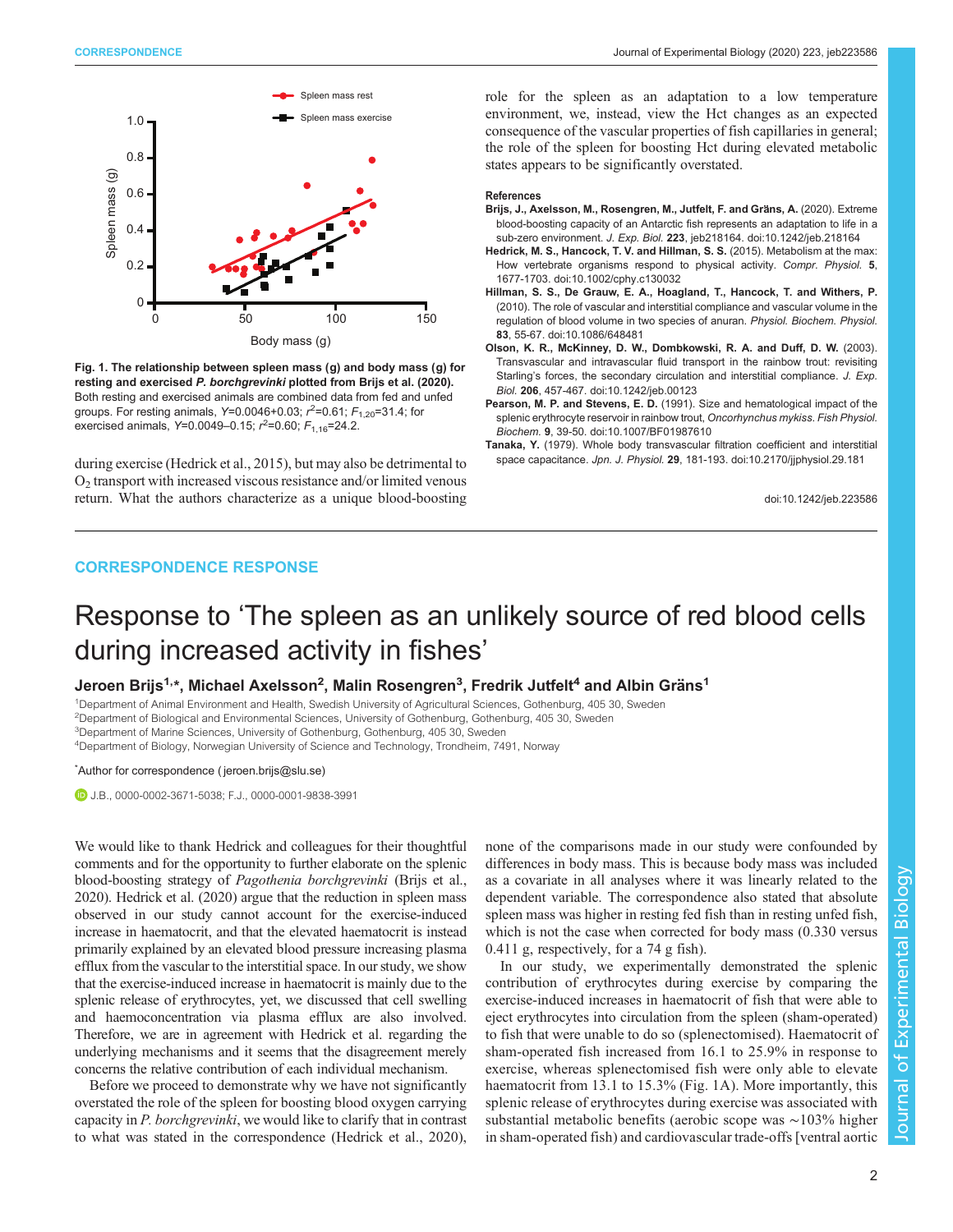<span id="page-2-0"></span>blood pressure ( $P_{VA}$ ) and cardiac workload were ~12% and ~30% higher, respectively, in sham-operated fish]. Furthermore, the performance-enhancing benefits of this strategy are demonstrated by the fact that splenectomised fish could not complete an exercise regime and fatigued twice as fast as sham-operated fish ([Franklin](#page-3-0) [et al., 1993\)](#page-3-0).

The significant contribution of the spleen in P. borchgrevinki is further highlighted by the observed changes in haematocrit and spleen mass of uninstrumented fish following exercise and/or feeding. The exercise-induced increases in haematocrit coincided with decreases in both absolute spleen mass (unfed fish: from 0.411 to 0.214 g, fed fish: from 0.330 to 0.224 g, values corrected for 74 g fish) and relative spleen mass (fig. 3A–C in [Brijs et al., 2020](#page-3-0)). In fact, linear regression analyses revealed that relative spleen mass explained 55.5% and 41.5% of the variation in haematocrit of unfed and fed fish, respectively. Furthermore, relative spleen mass can significantly predict the haematocrit of unfed ( $y=44.798x+37.290$ ,  $P<0.001$ ) and fed *P. borchgrevinki* ( $y=-21.256x+31.469$ ,  $P=0.001$ ), where y represents haematocrit and x represents relative spleen mass.

With regards to the argument pertaining to the principle of conservation of mass, the relative contribution of the ejected erythrocytes towards the increase in haematocrit calculated by [Hedrick et al. \(2020\)](#page-3-0) is incomplete, as they have not taken into account the additional contributions of cell swelling and haemoconcentration via plasma efflux. Interestingly, a previous study by [Franklin et al. \(1993\)](#page-3-0) attributed >60% of the exerciseinduced increase in haematocrit of P. borchgrevinki to the splenic release of erythrocytes, with the remainder mainly attributed to cell swelling (e.g. >30% decrease in mean corpuscular haemoglobin concentration), as the effects of haemoconcentration via plasma efflux were considered to be relatively minor. The relatively minor contribution of the latter towards the exercise-induced increase in haematocrit is most likely because elevations in  $P_{VA}$  of P. borchgrevinki during exercise have been shown to coincide with simultaneous decreases in dorsal aortic blood pressure  $(P_{DA}$ , Fig. 1B; [Axelsson et al., 1994; Sandblom et al., 2008](#page-3-0)). Thus, the relatively higher level of plasma efflux from the branchial circulation during exercise will be partially counteracted by the



Fig. 1. Exercise-induced changes in haematocrit, ventral aortic ( $P_{VA}$ ) and dorsal aortic blood pressure ( $P_{DA}$ ) in Pagothenia borchgrevinki, as well as an overview of the splenic blood-boosting strategy of this species. Exercise-induced changes in (A) haematocrit (adapted from table 1 in [Brijs et al., 2020](#page-3-0)) and (B)  $P_{VA}$  and  $P_{DA}$  of P. borchgrevinki (adapted from fig. 2 in [Axelsson et al., 1994](#page-3-0)). Significant differences (P<0.05) within and between groups are represented by \* and ‡, respectively, in A, while differences in ventral and dorsal aortic blood pressure before and after exercise are represented by \* in B. (C,D) Overview of the splenic blood-boosting strategy during (C) rest or (D) exercise. In response to exercise, the spleen contracts to eject erythrocytes into circulation (i), which may subsequently swell in size (ii). This increases blood viscosity, which consequently increases cardiac workload (iii) and  $P_{VA}$  (iv). This potentially increases plasma efflux at the gills (v). However, because  $P_{DA}$  decreases during exercise (vi), plasma efflux may simultaneously be lower in the systemic vasculature (vii). The width of the arrows illustrate the relative differences in  $P_{VA}$  (blue arrows),  $P_{DA}$  (red arrows) and plasma efflux (light blue arrows) between fish (C) at rest and (D) during exercise.